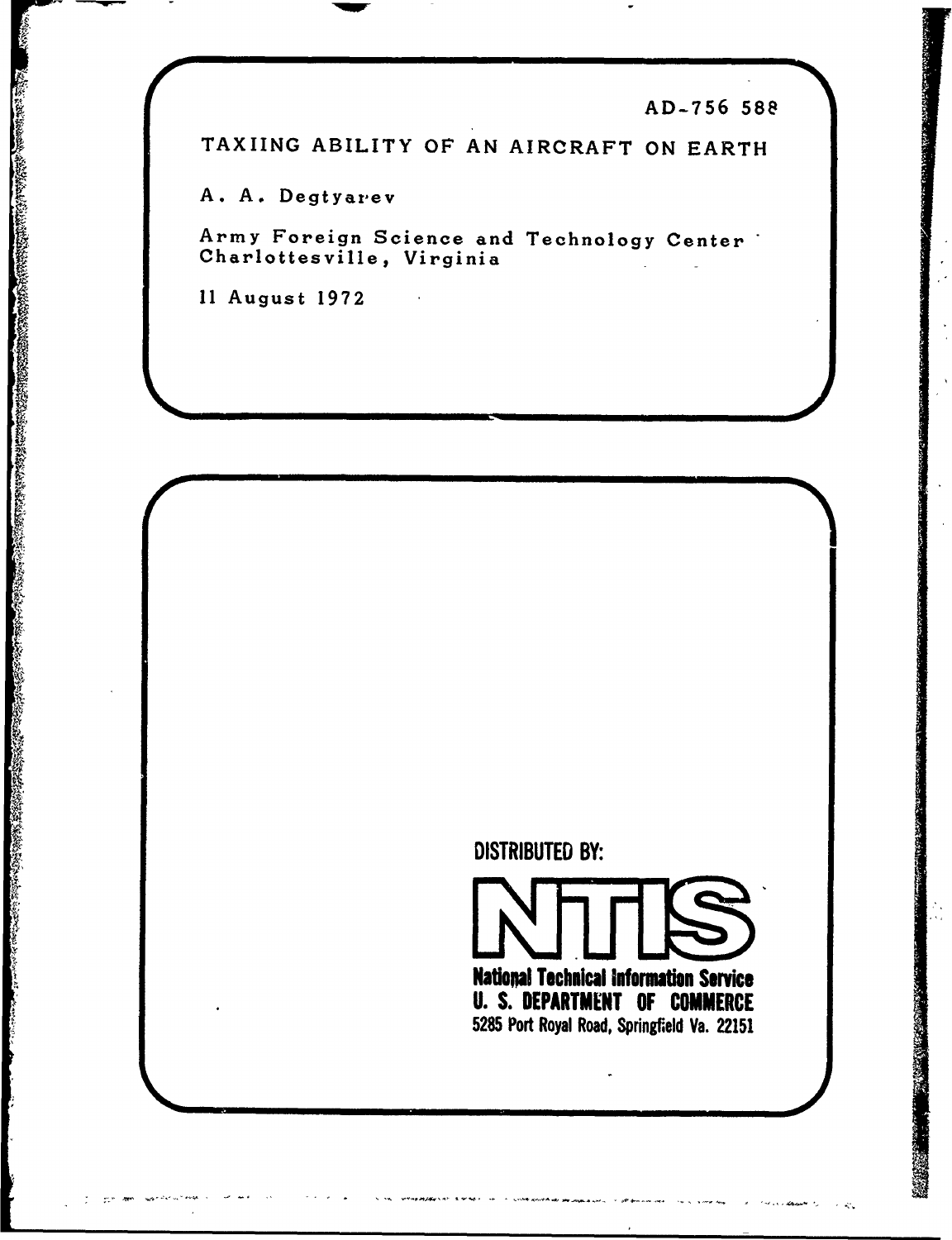

## **RDEPARTMENT OF THE ARMY**

**U.S. ARMY FOREIGN SCIENCE AND TECHNOLOGY CENTER 220 SEVENTH STREET NE. CHARLO VILLE, VIRGINIA 2Z101**

Ill Replp Refer **to:** FSTC-HT-23- 335-72 Date: **11** August 72 I)IA Task No. T7t0-23-01

# **TRANSLATION**

ENGLISH TITLE: Taxiing Ability of an Aircraft on Earth

**FOREIGN TITLE: Prokhodimost' Samoleta po Gruntu 1j MAR 13 1973** 

AUTHOR: Engineer Colonel LANGUAGE: Russian A. A. Degtyarev

**SOURCE:** Vestnik Protivovozdush- TRANSLATOR: Leo Kanner Associates

**R** 

noy Oborony, No. 8, 1965, pp 61-66.

REQUESTOR: AMXST-GE Mr. Fisher

ABSTRACT:

The useability of an aircraft for flights from dirt strips is characterized primarily by its taxiing ability, i.e. its ability to start up from a stop using its engine, accelerate and separate from the ground within the limits of the runway. The track which the aircraft leaves must not be deeper than a certain permissible limit. Calculations of taxiing ability are required for selection and maintenance of dirt air strips and determination of the possibility of performing flights from the strips.

This article studies the influence of the characteristics of the aircraft and soil on taxiing ability and the method of calculating taxiing ability.,

Key Words : **Reproduced by**

**U S Deportment of Commerce** Aircraft Performance **Springfield VA <sup>22151</sup>** Aircraft Test Test Method

**NATIONAL TECHNICAL** Airfield<br> **INFORMATION SERVICE**<br>
IS Department of Commerce<br>
IS Department of Commerce<br>
IS Department of Commerce<br>
IS Department of Commerce

# **GRAPHICS NOT REPRODUCIBLE**

Approved for pubhc release. Distribution unlimited.

This translation was accomplished from a xerox manuscript. The graphics were not reproducible. An attempt to obtain the original graphics yielded negative results. Thus, this document was published as is, in order to make it available on a timely basis.

Œ 658 **LO** AD7.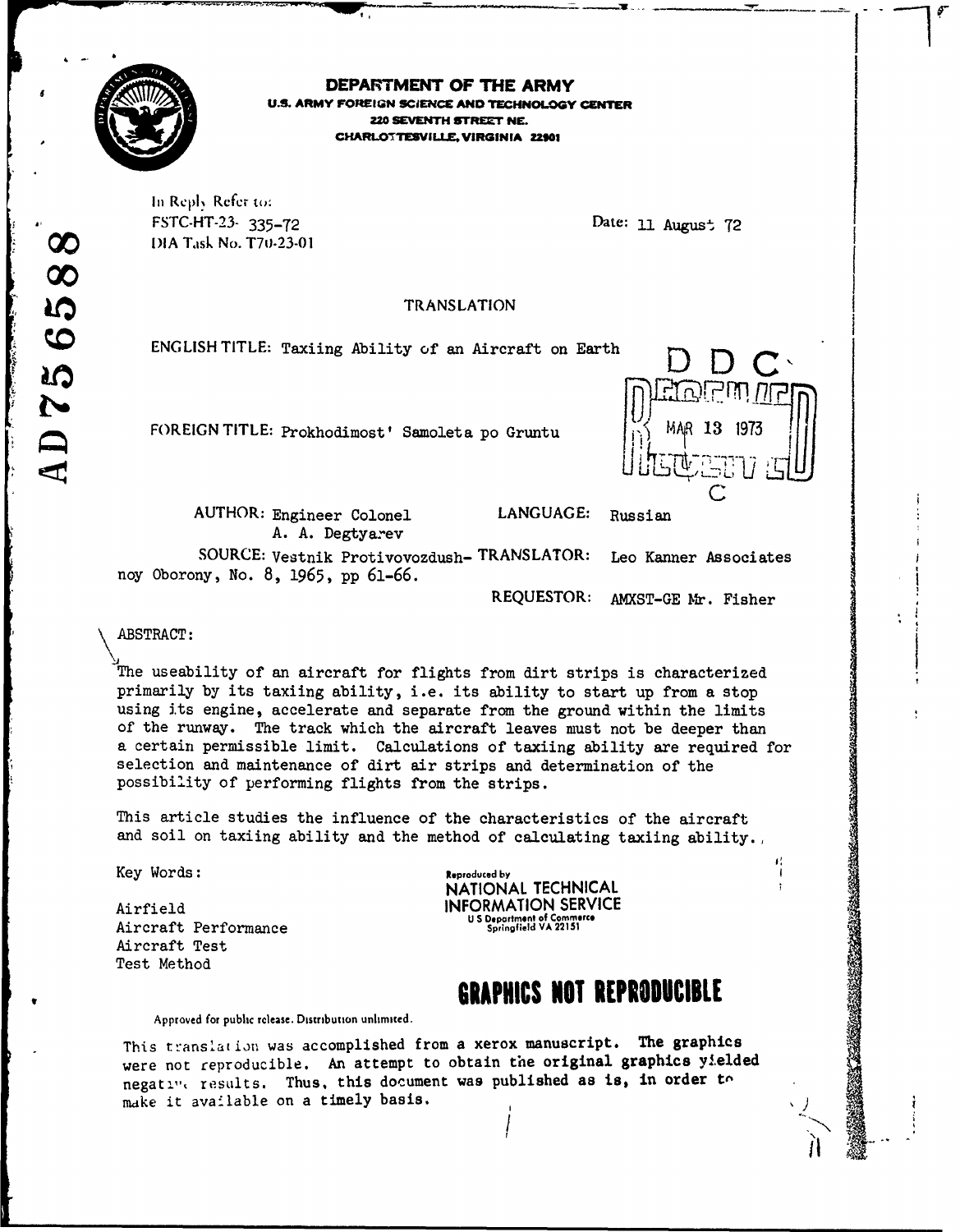| Security Closeffication                                                                   | DOCUMENT CONTROL DATA - R & D |                                                                                                                                                                                 |                                                                                             |  |  |  |
|-------------------------------------------------------------------------------------------|-------------------------------|---------------------------------------------------------------------------------------------------------------------------------------------------------------------------------|---------------------------------------------------------------------------------------------|--|--|--|
| 4. ONIGINATING ACTIVITY (Corporate outhor)                                                |                               | (Security classification of title, body of sheltest and indexing annotation must be entered with the overall report in clossified);<br><b>SE REPORT SECURITY CLASSIFICATION</b> |                                                                                             |  |  |  |
| Foreign Science and Technology Center<br>US Army Materiel Command                         |                               | Unclassified<br><b>SG. SHOUP</b>                                                                                                                                                |                                                                                             |  |  |  |
| Department of the Army                                                                    |                               |                                                                                                                                                                                 |                                                                                             |  |  |  |
| <b>3. REPORT TITLE</b>                                                                    |                               |                                                                                                                                                                                 |                                                                                             |  |  |  |
| Taxiing Ability of an Aircraft on Earth                                                   |                               |                                                                                                                                                                                 |                                                                                             |  |  |  |
| 4. DESCRIPTIVE NOTES (Type of report and inclusive dates)                                 |                               |                                                                                                                                                                                 |                                                                                             |  |  |  |
| Translation<br>s. AUTHORISI (Piret name, middle ir.itial; Lux name)                       |                               |                                                                                                                                                                                 |                                                                                             |  |  |  |
|                                                                                           |                               |                                                                                                                                                                                 |                                                                                             |  |  |  |
|                                                                                           |                               |                                                                                                                                                                                 |                                                                                             |  |  |  |
| <b>E. REPORT DATE</b>                                                                     |                               | THE TOTAL NO. OF FARSE                                                                                                                                                          | <b>750 HOL OF REFS.</b>                                                                     |  |  |  |
| <b>BE CONTRACT OR GRANT NO.</b>                                                           |                               | IN ORIGINATOR'S REPORT NUMBERON                                                                                                                                                 | N/A                                                                                         |  |  |  |
| <b>&amp; PROJECT NO.</b>                                                                  |                               |                                                                                                                                                                                 |                                                                                             |  |  |  |
|                                                                                           |                               | ESTC-HT-23-335-72                                                                                                                                                               |                                                                                             |  |  |  |
| £T702301 2301                                                                             |                               |                                                                                                                                                                                 | )<br>- Alexandria http://www.youth.com/within-analysis-that.com/bi-analysis<br>- Alexandria |  |  |  |
| <b>d: Requester</b>                                                                       |                               |                                                                                                                                                                                 |                                                                                             |  |  |  |
| 10. DISTRIBUTION STATEMENT                                                                |                               |                                                                                                                                                                                 | Details of Illustrations in                                                                 |  |  |  |
| Approved for public release; distribution unlimited.                                      |                               |                                                                                                                                                                                 | this document may be better                                                                 |  |  |  |
|                                                                                           |                               |                                                                                                                                                                                 | studied on microfiche.                                                                      |  |  |  |
| <b>11. SUPPLEMENTARY NOTES:</b>                                                           |                               | IZ SPONSORING MILITARY ACTIVITY<br>US Army Foreign Science and Technology                                                                                                       |                                                                                             |  |  |  |
|                                                                                           |                               |                                                                                                                                                                                 |                                                                                             |  |  |  |
|                                                                                           | Center                        |                                                                                                                                                                                 |                                                                                             |  |  |  |
| <b>13. ABSTRACT</b>                                                                       |                               |                                                                                                                                                                                 |                                                                                             |  |  |  |
|                                                                                           |                               |                                                                                                                                                                                 |                                                                                             |  |  |  |
|                                                                                           |                               |                                                                                                                                                                                 |                                                                                             |  |  |  |
|                                                                                           |                               |                                                                                                                                                                                 |                                                                                             |  |  |  |
|                                                                                           |                               |                                                                                                                                                                                 |                                                                                             |  |  |  |
|                                                                                           |                               |                                                                                                                                                                                 |                                                                                             |  |  |  |
|                                                                                           |                               |                                                                                                                                                                                 |                                                                                             |  |  |  |
|                                                                                           |                               |                                                                                                                                                                                 |                                                                                             |  |  |  |
|                                                                                           |                               |                                                                                                                                                                                 |                                                                                             |  |  |  |
|                                                                                           |                               |                                                                                                                                                                                 |                                                                                             |  |  |  |
|                                                                                           |                               |                                                                                                                                                                                 |                                                                                             |  |  |  |
|                                                                                           |                               |                                                                                                                                                                                 |                                                                                             |  |  |  |
|                                                                                           |                               |                                                                                                                                                                                 |                                                                                             |  |  |  |
|                                                                                           |                               |                                                                                                                                                                                 |                                                                                             |  |  |  |
|                                                                                           |                               |                                                                                                                                                                                 |                                                                                             |  |  |  |
|                                                                                           |                               |                                                                                                                                                                                 |                                                                                             |  |  |  |
|                                                                                           |                               |                                                                                                                                                                                 |                                                                                             |  |  |  |
| <b>DD 1473</b><br>MEPLACING DID PORTAILSTS) 113A3160) WHICH IST<br>GENELETE PORTAINAV USE | ${\mathcal{I}}$               |                                                                                                                                                                                 | UNCLASSIFIED                                                                                |  |  |  |

ľ

į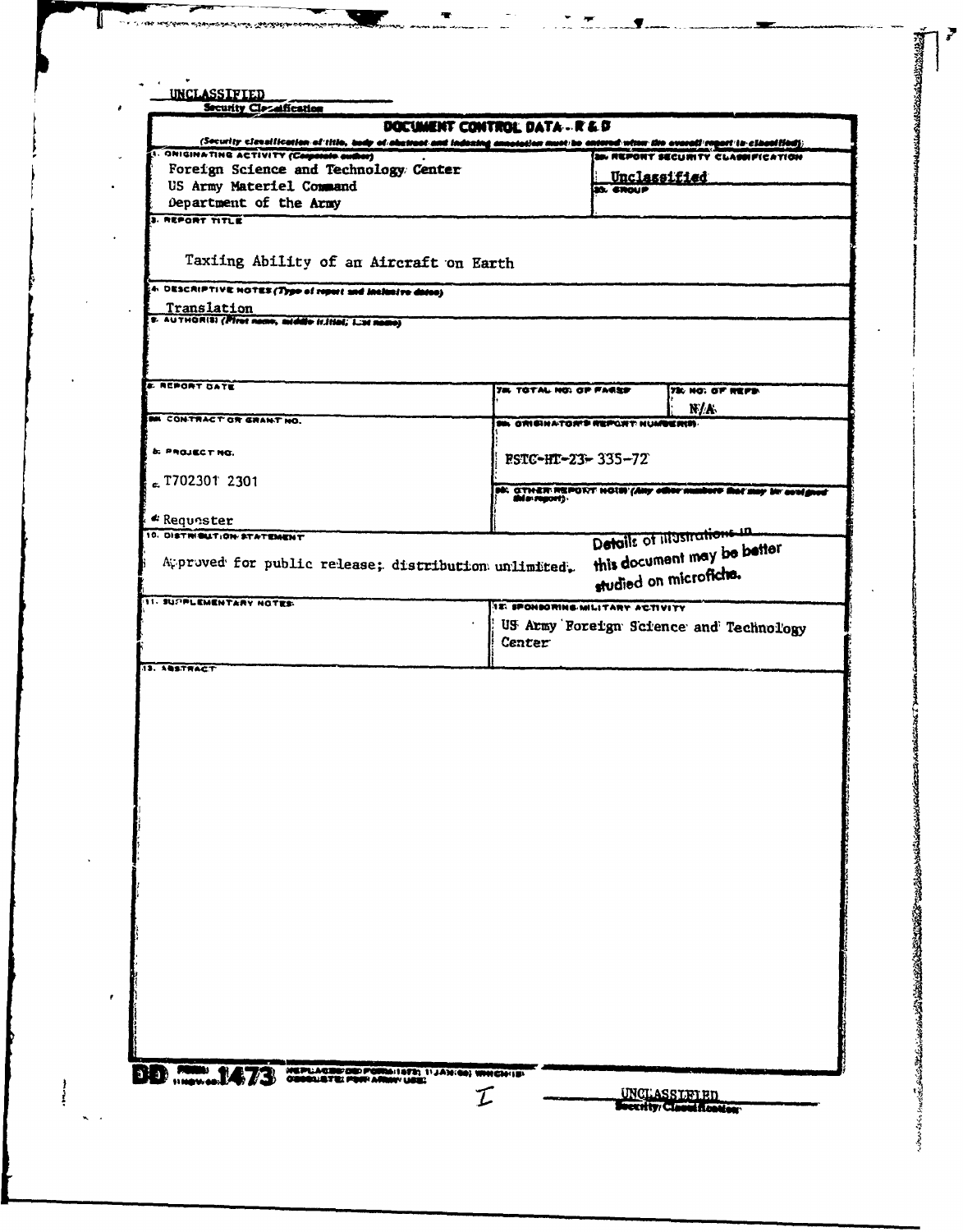The useability of an aircraft for flights from dirt strips is characterized primarily by its taxiing ability, i.e. its ability to start up from a stop using its engine, accelerate and separate from the ground within the limits of the runway. The track which the aircraft leaves must not be deeper than a certain permissible limit. Calculations of taxiing ability are required for selection and maintenance of dirt air strips and determination of the possibility of performing flights from the strips.

We shall examine the case of a plane with wheeled landing gear and study how airplane and ground characteristics influence' taxiing ability and how taxiing ability is calculated.

When an aircraft moves on the earth, the resistance to movement (in **kg)** is equal to the product of the coefficient of the ground's resistance to movement (f) times the weight of the aircraft. In turn, the value of f and the depth of the tracks left (in cm) (h) can be calculated using formulas

$$
f \sim \frac{q_{r\rho}}{8\mu\sigma} \tag{1}
$$

$$
\frac{\phi_{0\,\nu}^2}{\xi^2\mu\sigma^2} \tag{2}
$$

**La**<br>La propieta de la propieta de la propieta de la propieta de la propieta de la propieta de la propieta de la p

**PARTIC COMMUNICATIONS COMMUNICATION** 

where  $\sigma$  is the strength of earth in kg/cm<sup>2</sup>, i.e. the ability to resist deformation (for example, formation of tracks' under the influence of a load. It **da**pends on the composition, condition and moisture content of the earth and is determined using the **U-1** impact tester. Due to possible unevenness in the surface of the strip, the value of **a** is taken as the arithmetic mean of the results of measurements in a number of spots on the runway.

The specific load factor of the main wheels  $(q_{0 k})$  and front wheels  $(q_{\pi k})$ in kg/rm<sup>2</sup> is equal to the ratio of the load (G) resting on the wheel to the area measured by the product of its diameter (D, d) by its width (B, b) and is determined **by** the formulas

 $\tau_{\text{max}} \sim \frac{K_{\text{max}} Q}{n_{\text{max}} Q B}$  and  $\theta_{\text{max}} \sim \frac{K_{\text{max}} Q}{n_{\text{max}} Q B}$ .

 $-1-$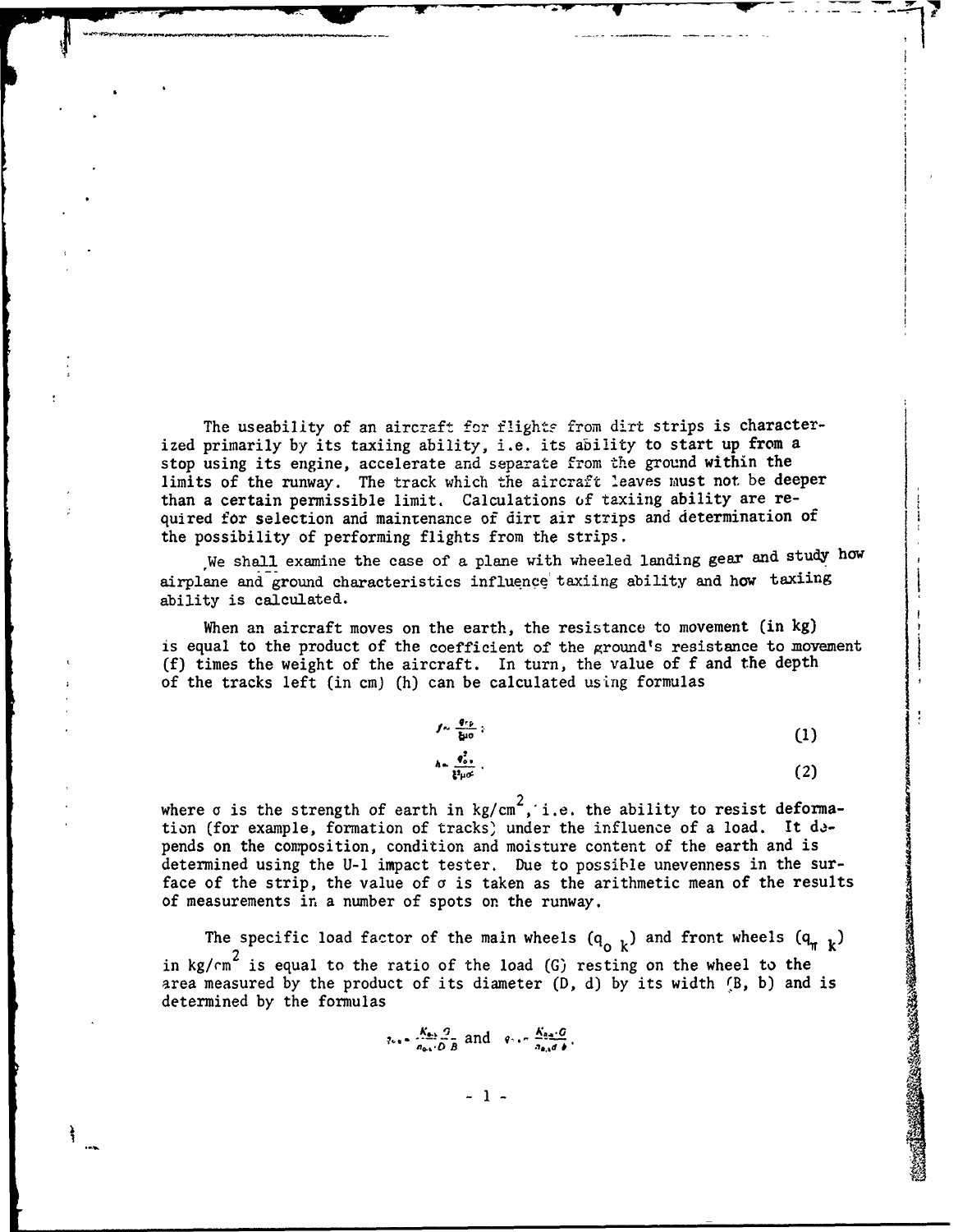where  $n_{0 k}$ ,  $n_{\pi k}$  are the number of main and front wheels.

The corrected specific load factor of a wheel  $(q_{\pi D})$  will be:  $q_{\pi D}$  =  $= q_0 k_0 k + q_{\pi k} k_{\pi k}$ 

The system of wheels of an aircraft with varying specific loading is replaced by a system of wheels of equivalent resistance, each of which has identical specific loading, while  $K_{\alpha k}$ ,  $K_{\pi k}$  represents a share of the weight of the aircraft attributable to the main and front landing  $2e$ ar uprights.<br>For aircraft with three wheels, K<sub>o k</sub> = 0.85-0.9 and K<sub>π k</sub> = 0.1-0.15, for aircraft with bicycle landing gear  $K_{\text{o k}} = 0.5-0.55$  and  $K_{\pi k} = 0.45-0.5$ .

Coefficient **p** considers the influence of deformation of a normally inflated main wheel tire on the taxiing resistance and the depth of the track. When a track is formed, the tire is deformed and the actual radius of curvature in the sector where it contacts the ground becomes greater than the radius of the undeformed wheel. The track formed is therefore like that which would **be** formed by a rigid wheel of diameter  $D_1 = \mu D$ . Consequently, introducing coefficient  $\mu$ , we replace the actual wheel of diameter **D** with a rigid wheel of diameter  $D_1$ , equivalent in operating conditions.

The value of  $\mu$  depends only on the strength of the soil. For wheels in which the air pressure in the tires is selected so that the tire compression when parked on a hard surface is **0.07-0.075** times the diameter of the wheel, coefficient **p** varies as follows:

| $\sigma$ , kg/cm <sup>2</sup> | 4 or<br>less |  | $6 \qquad 8 \qquad 12$ | $\frac{14}{2}$ | 16                                            | $18$ or<br>more |
|-------------------------------|--------------|--|------------------------|----------------|-----------------------------------------------|-----------------|
|                               |              |  |                        |                | $1.0$ $1.12$ $1.3$ $1.53$ $1.88$ $2.23$ $2.5$ |                 |

If the compression of the tires when marked is more or less than 0.07-0.075  $D_k$ , the rolling conditions of the wheels on the earth differ from those used in determining **v** and therefore, correction **E** must be introduced to formulas **(1),** (2), considering the influence of this deviation from normal pressure.

For **a** fixed flying weight, the value of **r** depends on the strength of the earth and the pressure in the tires. It is determined from the graph of Figure 1, where we have introduced curves of the change of  $\xi$  as a function of ratio of measured pressure in the tires to normal pressure  $(P_t/P_{rN})$ , for various soil strengths **a.**

**An** increase (decrease) in the weight of the aircraft corresponds to an increase (or decrease) of the compression of the tire. Consequently, it can be considered approximately that with unchanged value of  $P_1$ , the value of  $\xi$  depends on the ratio  $P_t/P_{tN}$ . Therefore, the approximate equality  $P_t/P_{tN} = G_N/G$  must be

**-2-**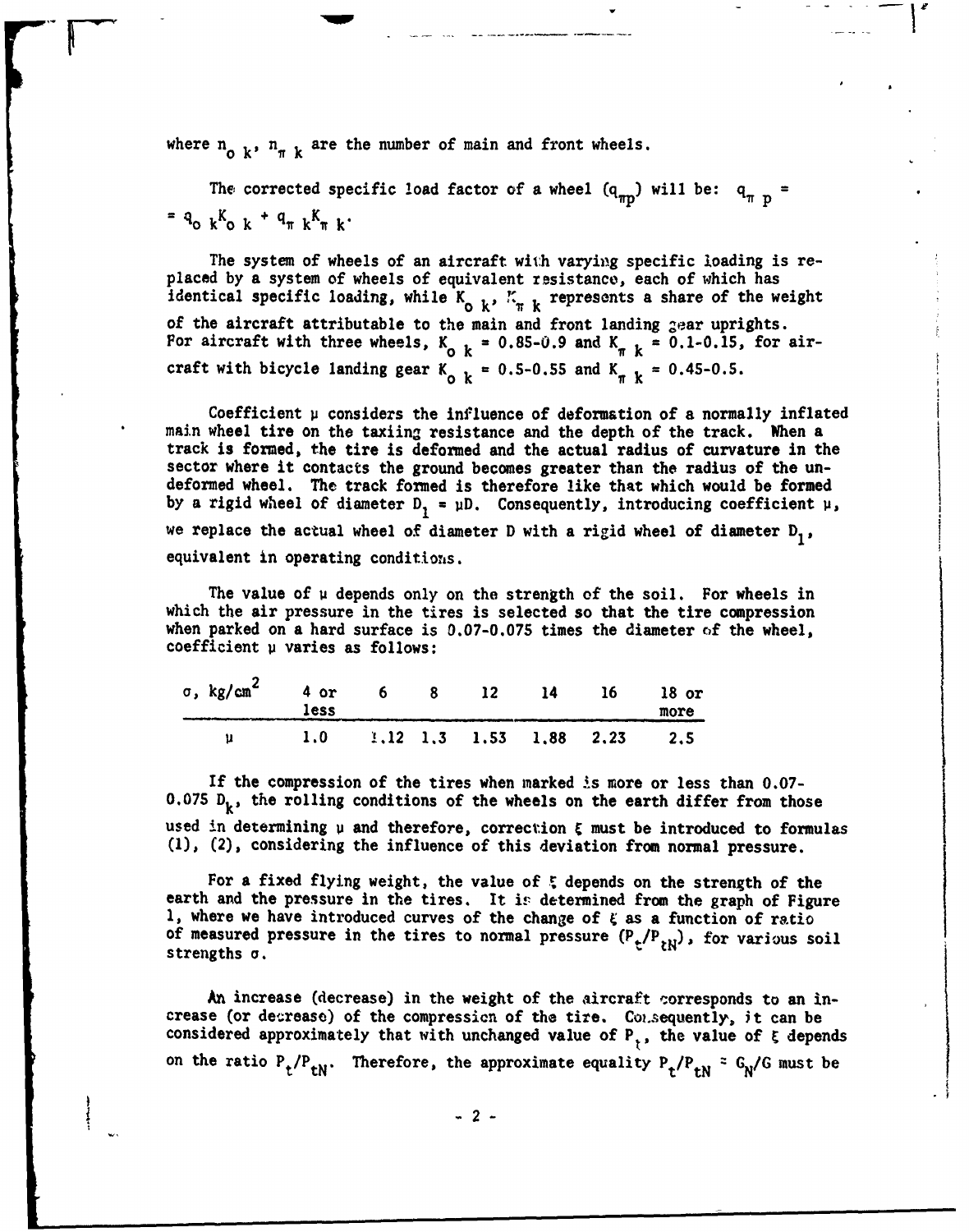understood as follows if  $P_t$  changes with constant aircraft weight, the first ratio must be used to determine  $\xi$ , and if the weight changes with constant  $P_+$ **--** the second ratio must be used.

**i- .v** -. .- **-** - **"f**

With normal inflation of the tires and normal aircraft weight, coefficient is equal to **1.0** for all values of soil strength. In other cases, the value of **&** must be determined from the graph as a function of the strength of the soil, pressure in the tires of the main wheels if the weight is constant, or ratio of weight if the tire pressure is constant. Normal values of tire pressure and aircraft weight are presented in descriptions and certification sheets.

The depth of the track depends on the weight of the aircraft and the strength of the earth and furthermore of the diameter of the main wheel. Since the main wheels make a deeper track than the nose wheels, calculation is performed only for the main wheels.

it requires more force to start an aircraft from a parked position than to continue motion once started, since even for a hard surface the force of friction at rest is greater than the force of friction in motion. This is even more true for earth, where the wheels sink to a greater depth when parked than when moving. It is assumed in the calculations that the thrust required to move the aircraft from a parked position is 1.4 times the re:istance of the earth to movement of the aircraft, i.e. in the limiting case P **>** 1.4F *=* **1.4f.G** or, using formula (1):

$$
\sigma_{\min} = \frac{1.4q_{\pi p}}{\xi \cdot \mu \cdot \overline{P}} \quad , \tag{3}
$$

where  $\overline{P}$  = P/G is the thrust of the aircraft;  $\sigma_{\min}$  is the minimum soil strength for which the aircraft can start moving.

The possibility of using the runway for repeated flights is determined to a significant extent by the depth of the tracks left by an aircraft during takeoff and landing. For example, if there is a sod cover, it is possible to be sure that the depth of the track does not exceed the permissible limits, which may fluctuate between 4 and 10 cm depending on the thickness of this  $cc:rr$ .

The permissible track depth is selected on the basis of the tasks at hand. With long term use of an airfield, it generally should not exceed 5-8 cm. The value of  $h_{\text{per}}$  from formula (2) can easily be used to determine the permissible soil strength  $\sigma_{\text{per}}$ .

Obviously, the surface of the runway will be well preserved if the condition  $h < h_{per}$  or  $\sigma > \sigma_{per}$  is fulfilled.

 $\frac{3}{2}$  Since formulas (2) and (3) include the value of  $\mu$ , which depends on  $\sigma$  (see Table), when  $\sigma_{\min}$  and  $\sigma_{\text{per}}$  are determined, several sequential calculations must be performed.

**-3- C**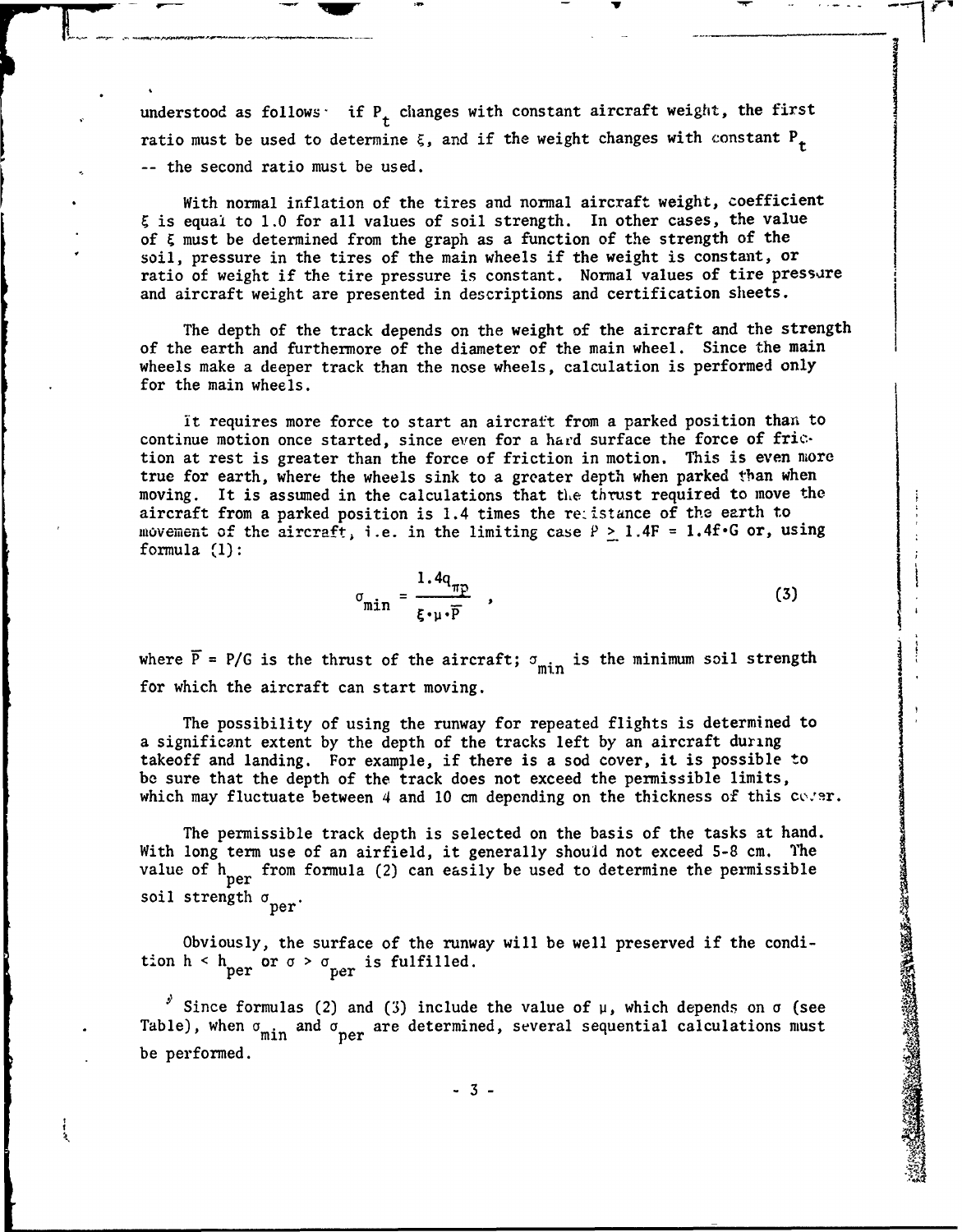

Figure **1.**

For moJern aircraft with a high thrust to weight ratio, the minimum soil strength, found from the condition of being able to start from a stop is generally less than the actual permissible soil strength. Thus, the condition limiting aircraft takeoff if it is not limited by the strip size, is conservation of the runway surface with repeated usage. **Of** course, when necessary individual takeoffs are possible with a soil strength  $\sigma_{\min}$ , but then the tracks

Determination of the takeoff run length on an earthen runway with otherwise standard conditions was studied in the article "Engineering Methods of Calculation of Takeoff and Landing Characteristics of Aircraft," published in Vestnik Protivozdushnoy Oborony, No 12, **1962.**

In order to determine the possibility of takeoff of an aircraft from a strip,  $w_{ij}$  must consider the influence of all operational factors on takeoff run length: atmospheric conditions, takeoff weight, wind, longitudinal inlation of the required runway length for a new airfield should be performed for the most severe takeoff conditions. It must be kept in mind that random, slight deviations from the established takeoff procedure may always occur, as a result of pilot actions, such as failure to maintain precise angle and speed of separation, use of brakes, etc. Therefore, a correcting factor must be introduced to the calculation for random errors, i.e. the designed takeoff run length should be increased by  $K_{random} = 1-1.15$ .

As we know, one means of increasing the cross country ability of motor vehicles is to reduce the pressure in the tires. in principle, this measure is also possible for atveraft; with a tire pressure lower than normal, the tating ability is improved. However, the picture here is somewhat more complex. The problem is that the minimum pressure in the tires of aircraft wheels **i..** Emited by two factors: the permissible compression during taxiing and landing, as well as the critical speed of the wheel. If the tire pressure could be reduced wilh respect to the first condition, since the compression of the

-4-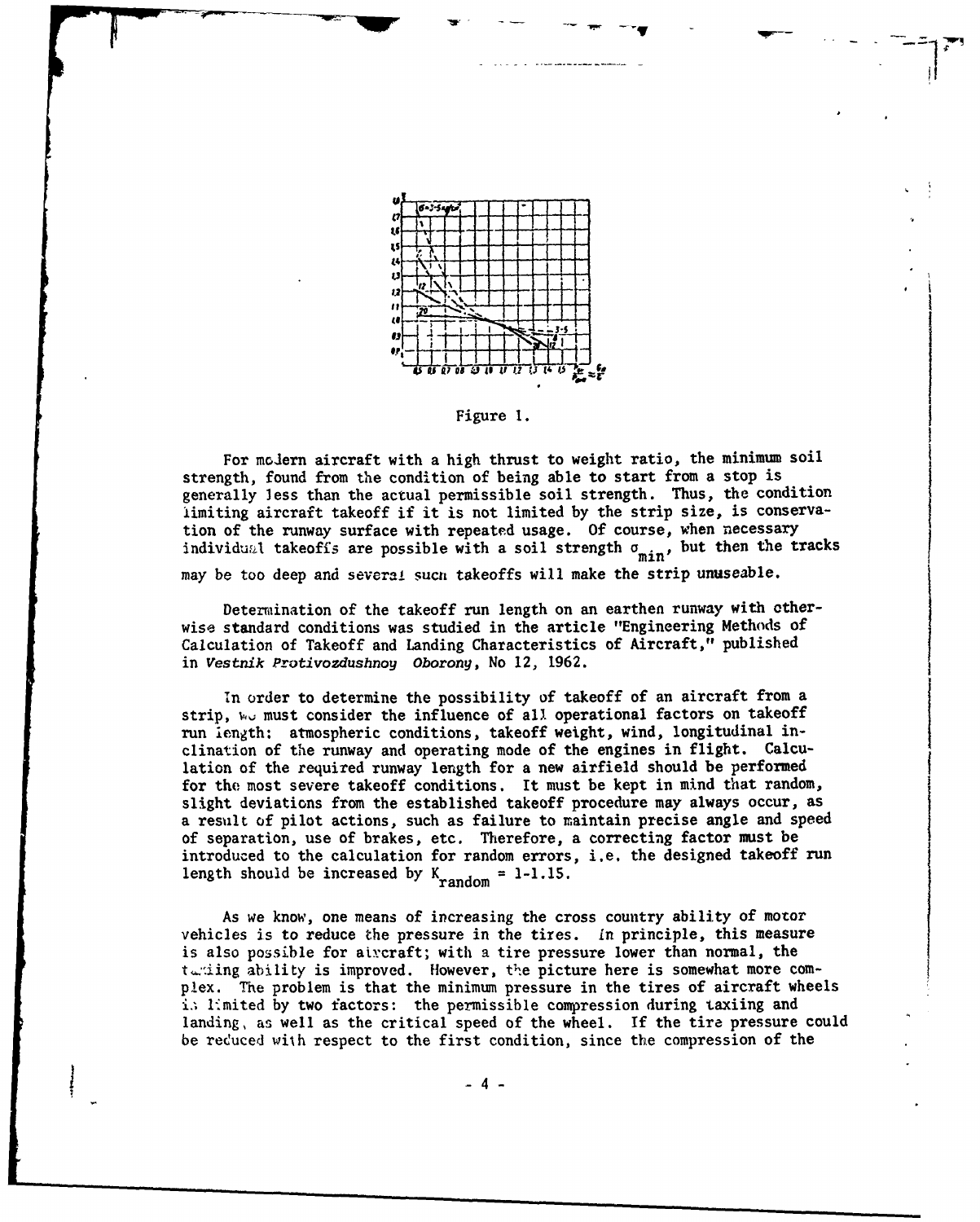wheels is less due to deformation of the soil, the second limitation still may not allow this reduction. When the pressure is reduced, the rigidity of the whee! is decreased, as well as its ability to withstand centrifugal loads -the critical speed is decreased, up to which the wheel can operate safely. Of course, the critical speed of a wheel must exceed the speed reached during takeoff and landing. A reduction in tire pressure may decrease the critical speed to below this permissible limit, causing the tire to blow out. Therefore, tire pressure must not be decreased to below the established limits.



#### Figure 2.

Key: a, Key, b, and, c, or, d, afterburner, e, headwind, f, for, g, minimum afterburner, h, full afterburner.

The length of the landing run on an earthen landing strip generally does not exceed the length of the landing run on concrete. The reason for this is that the decreased effectiveness of the brakes is compensated for by the additional drag of the earth. However, it is important to observe the established landing speed, since an increase in landing speed by 1% causes an increase in landing run length by 2%.

 $-5 -$ 

à,

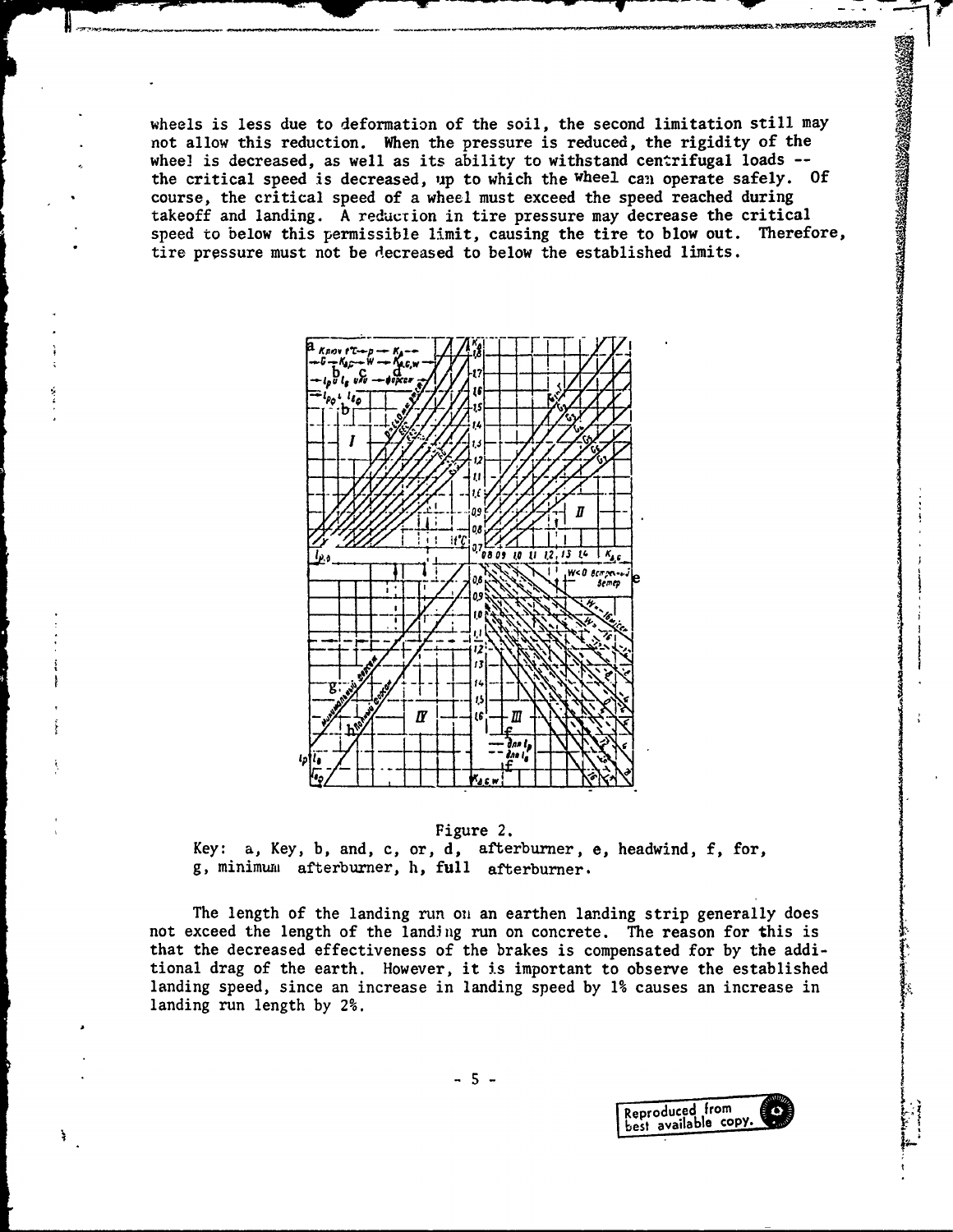Calculations of takeoff characteristics and taxiing ability over earth can be significantly facilitated and accelerated if nomograms similar to those shown on Figures 2 and **3** are constructed for each type of aircraft available in the **-** unit.

The first nomogram (Figure 2) allows us to determine the takeoff run length and air sector of takeoff distance with changing atmospheric conditions and takeoff weight, with wind and for various operating modes~oi the engine on takeoff. It is constructed using the formulas which we studied earlier<sup>1</sup>.

The graph has been remade in the fourth quadrant, in which the problem of determining the takeoff run length and length of the airborne sector of the takeoff distance during takeoff at maximum engine thrust, minimum and full after burner is solved. The graph is constructed in coordinates 1<sub>p</sub> (length of takeoff run without after burner) and  $l_{p \cdot \phi}$  (with after burner),  $l_B$  and  $l_{B \cdot \phi}$  (length of airborne sector of takeoff distance without and with afterburner). The straight lines marked "minimum afterburner" and "full afterburner" consider the change in thrust as the operating mode of the engine is changed, i.e. reflect the product  $1_K = 1$ , (or  $1_K = 1$ ,). The right vertical axis shows the overall conversion factor K; the values of  $I_p$  and  $I_B$  on the left vertical axis are calculated using the formulas  $1_p = 1_p \cdot K$  and  $1_B = 1_{B_0} \cdot K$ , where  $1_p$  and  $1_{B_0}$  are the standard values of takeoff run length and airborne sector.

The graph in the third quadrant of the nomogram indicates the influence of wind on takeoff run length (solid lines) and length of airborne sector of takeoff distance (dotted lines). The key for performance of calculation is shown **on the nomogram.**

The nomogram shown on Figure 3 is designed for determination of the taxiing ability of a aircraft over soil and consideration of the influence of the longitudinal slump of the runway on the takeoff run length. Quadrant **I** allows us to calculate the value of coefficient  $K_f$ . In it, curves of the dependence of the wheel rolling resistance **(f)** on takeoff weight **G** are constructed (under the condition of constant tire pressure and various values of soil strength).

The graph in quadrant II is used to determine the conversion factor K for takeoff at the maximum operating mode, and in the modes of minimum and full after burner  $\epsilon_k$  eration. Each of these curves is produced using formula (9)<sup>\*</sup> for the corresponding values of mean thrust to weight ratio.

The curves in quadrant III are constructed according to the formula  $K_{if} =$  $K_i \cdot f$ . The values of coefficient  $K_i$  are produced using formulas (11)\*. This

<sup>1</sup> Here and in the following, references are made to the article mentioned earlier, published in Vestnik Protivovozdushnoy Qborony, No 12, 1962.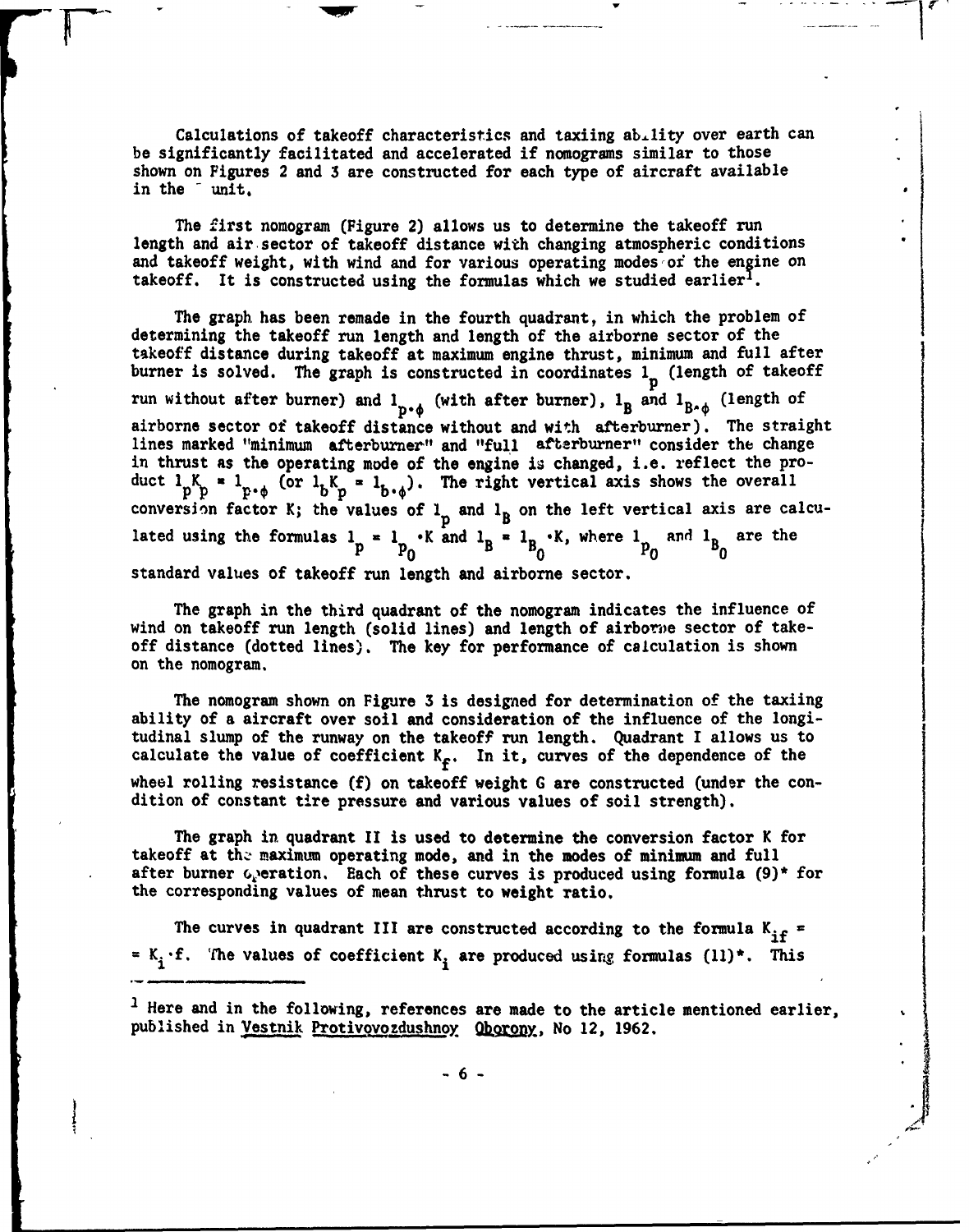graph allows us to find both the total conversion factor  $K_i$ ,  $f$ , and coefficients  $K_i$  (where  $K_f = 1.0$ ). Furthermore, the straight lines marked "maximal", "minimal afterburner", "full afterburner" and the lower horizontal scale of the graph are used to solve the problem of multiplication of conversion factors times standard values of takeoff run length during takeoff in these modes.

Quadrant IV shows a graph for determination of the depth of the track left with various values of takeoff weight and soil strength. Each of these curves is constructed using formula (2) for the constant value of  $\sigma$  marked on it.

The key for determination of the conversion factors and track depth is presented on the nomogram.

ß,



### Figure **3.**

Key: a, minimum afterburner, **b,** maximal, c, key, **d,** engine operating mode, e, after burner, **f,** full afterburner, **g,** minimum afterburner **,** h, downslope, i, upsiope.

Reproduced from<br>best available copy.

*7*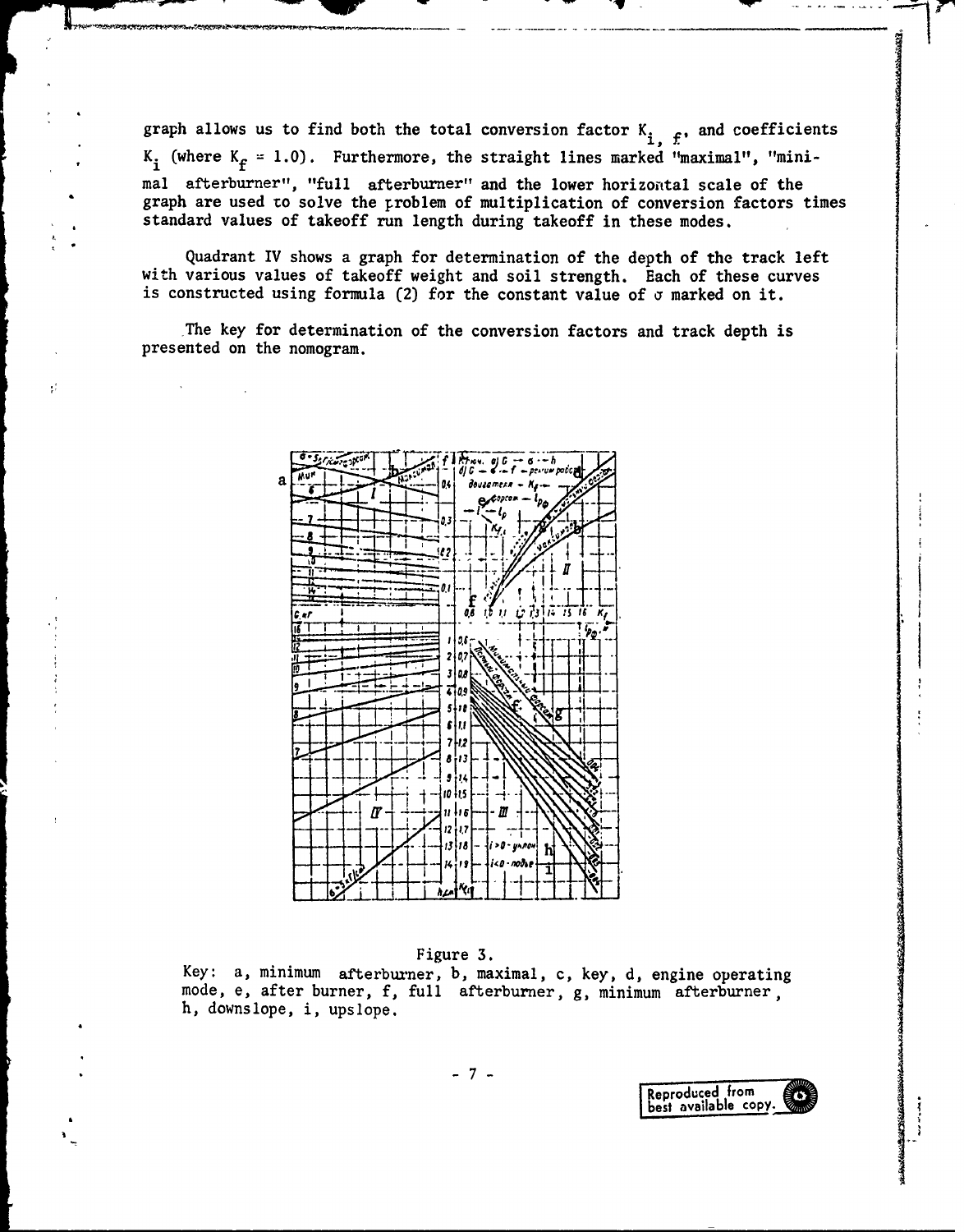1he nomogram also allows us to determine the possibility of starting an aircraft from the parked position. For this purpose, quadrant **1** carries the boundary lines marked "maximal" and "minimum afterburner," were used on the basis of formula (2) for the corresponding values of motor thrust. The aircraft can be started in this engine operating mode with values of **f** lying below the corresponding boundary line. If the takeoff weight is known, it is not difficult to determine the soil strength at which it is still possible to start the aircraft.

In addition to performing the corresponding calculations, these nomograms allow us to determine the takeoff run length under conditions when any number of operational factors change from among those reflected on them. To do this, multiply the conversion factors taken from the two nomograms and, laying out the product produced on the vertical axis K in quadrant IV of the nomogram (Figure 2), find the length of the run corresponding to the operating mode of the engine in takeoff.

The order of calculation of taxiing ability can be illustrated on the example of an aircraft for which:  $G = 9,000 \text{ kg}$ ,  $G_N = 8,000 \text{ kg}$ ,  $P = 4,500 \text{ kg}$ ,  $\overline{P}_{\text{CP}_0}$  = 0.45,  $K_{\text{otp}}$  = 6. The wheel data are:  $n_{o,k} = 2$ ,  $n_{n,k} = 1$ ,  $K_{o,k} = 0.88$ ,  $K_{\pi,k} = 0.12$ ,  $D = 80$  cm,  $B = 20$  cm,  $d = 50$  cm,  $b = 18$  cm. The takeoff run length under standard conditions  $l_{cp_0} = 1,100$  m. The tire pressure is normal and constant. The taxiing ability of the aircraft must be determined for a runway 2,000 m in length with a soil strength  $\sigma = 8$  kg/cm<sup>2</sup>, when the track depth should be not over 6 cm.

**1.** Let us check the possibility of starting the aircraft from parked, The start up conditions are:

$$
P(G) = 1/4 f \cdot P \cdot G = 4500; 9000 = 0.5;
$$
  
\n
$$
q_{np} = K_{0,n} \cdot q_{2,n} + K_{n,n} \cdot q_{n,n} =
$$
  
\n
$$
= \left(\frac{K_{n,n}^2}{n_{n,n} dB} + \frac{K_{n,n}^2}{n_{n,n} d \cdot \delta}\right) G =
$$
  
\n
$$
+ \left(\frac{0.86}{2.80 \cdot 20} + \frac{0.12^2}{1.50 \cdot 18}\right) \cdot 9000 = 2.32.
$$

According to Figure 1 for  $G/G_N = 9,000/8,000 = 0.89$ , we determine  $\xi = 1.03$ , and from the Table  $-\mu = 1.3$ . Then  $f = q_{\pi p}$ ;  $\xi \mu \sigma = 2.32:1.03 \cdot 8 = 0.216$ , while 1.4f **= 0.303.** Consequently, it is quite possible to start the aircraft from the parked position.

2. Let us find the track depth left **by** wheels when the aircraft taxis:

 $h = q_{0,k} \cdot D \cdot \mu_1^{*} \cdot n^2 + 2.47 \cdot 80 \cdot 1.3 \times$  $X$  *b*<sub>0</sub>*8*</sub> $\cdot$  *b*<sup>2</sup> = 5.5 cm.

**-8**

*Ile*